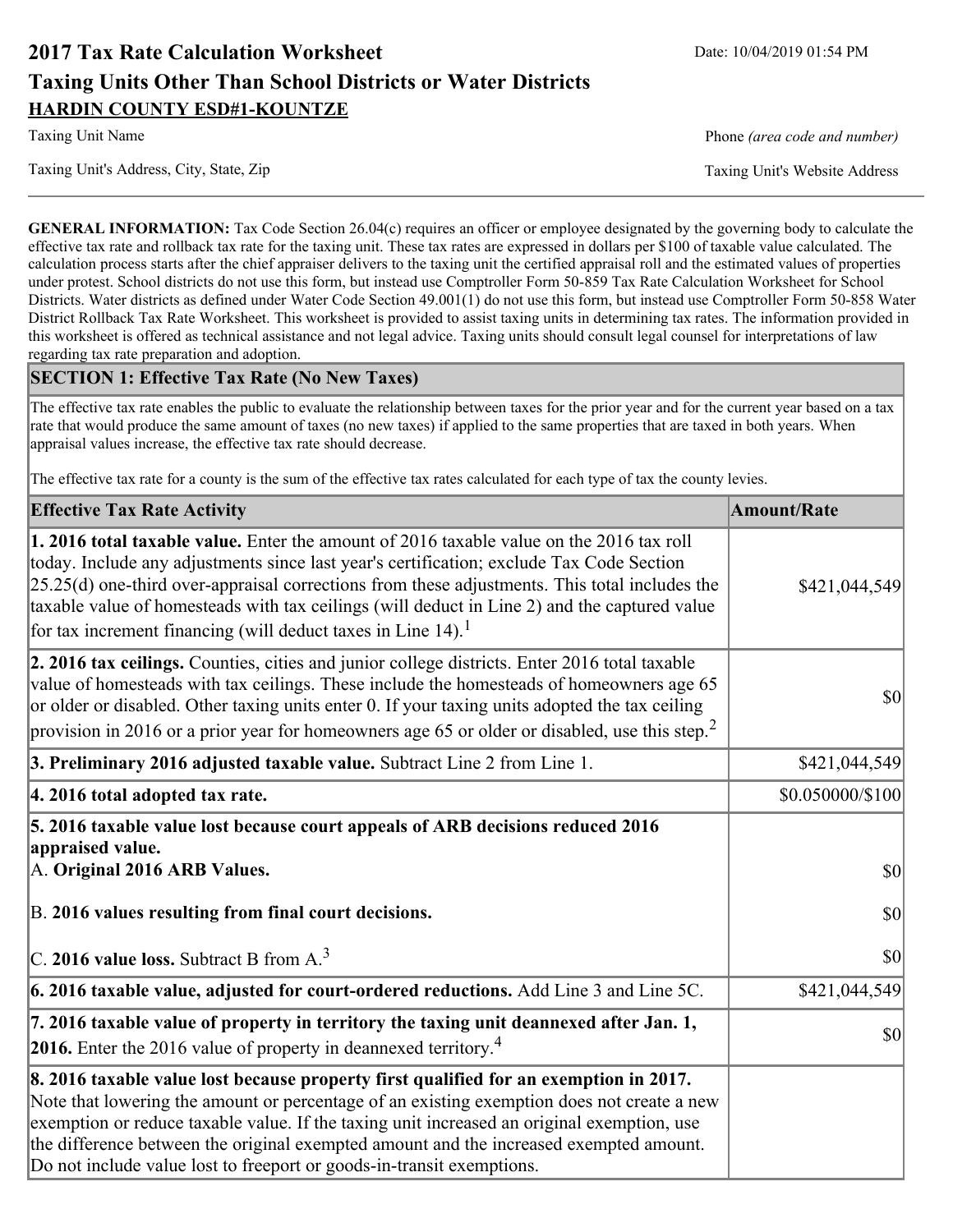| A. Absolute exemptions. Use 2016 market value:                                                                                                                                                                                                                                                                                                                                                                         | \$122,310     |
|------------------------------------------------------------------------------------------------------------------------------------------------------------------------------------------------------------------------------------------------------------------------------------------------------------------------------------------------------------------------------------------------------------------------|---------------|
| B. Partial exemptions. 2017 exemption amount or 2017 percentage exemption times 2016<br>value:                                                                                                                                                                                                                                                                                                                         | \$778,660     |
| C. Value loss. Add A and $B^5$ .                                                                                                                                                                                                                                                                                                                                                                                       | \$900,970     |
| 9. 2016 taxable value lost because property first qualified for agricultural appraisal (1-<br>d or 1-d-1), timber appraisal, recreational/scenic appraisal or public access airport<br>special appraisal in 2017. Use only properties that qualified in 2017 for the first time; do<br>not use properties that qualified in 2016.                                                                                      |               |
| A. 2016 market value:                                                                                                                                                                                                                                                                                                                                                                                                  | 30            |
| B. 2017 productivity or special appraised value:                                                                                                                                                                                                                                                                                                                                                                       | \$0           |
| C. Value loss. Subtract B from $A6$                                                                                                                                                                                                                                                                                                                                                                                    | \$0           |
| 10. Total adjustments for lost value. Add lines 7, 8C and 9C.                                                                                                                                                                                                                                                                                                                                                          | \$900,970     |
| 11. 2016 adjusted taxable value. Subtract Line 10 from Line 6.                                                                                                                                                                                                                                                                                                                                                         | \$420,143,579 |
| 12. Adjusted 2016 taxes. Multiply Line 4 by line 11 and divide by \$100.                                                                                                                                                                                                                                                                                                                                               | \$210,071]    |
| 13. Taxes refunded for years preceding tax year 2016. Enter the amount of taxes refunded<br>by the taxing unit for tax years preceding tax year 2016. Types of refunds include court<br>decisions, Tax Code Section 25.25(b) and (c) corrections and Tax Code Section 31.11<br>payment errors. Do not include refunds for tax year 2016. This line applies only to tax years<br>preceding tax year $2016$ <sup>7</sup> | \$302         |
| 14. Taxes in tax increment financing (TIF) for tax year 2016. Enter the amount of taxes<br>paid into the tax increment fund for a reinvestment zone as agreed by the taxing unit. If the<br>taxing unit has no 2017 captured appraised value in Line 16D, enter $08$                                                                                                                                                   | \$0           |
| 15. Adjusted 2016 taxes with refunds and TIF adjustment. Add Lines 12 and 13, subtract<br>Line $149$                                                                                                                                                                                                                                                                                                                   | \$210,373     |
| 16. Total 2017 taxable value on the 2017 certified appraisal roll today. This value<br>includes only certified values and includes the total taxable value of homesteads with tax<br>ceilings (will deduct in Line 18). These homesteads include homeowners age 65 or older or<br>disabled. <sup>10</sup>                                                                                                              |               |
| A. Certified values:                                                                                                                                                                                                                                                                                                                                                                                                   | \$433,799,222 |
| B. Counties: Include railroad rolling stock values certified by the Comptroller's office:                                                                                                                                                                                                                                                                                                                              | \$0           |
| C. Pollution control and energy storage system exemption: Deduct the value of property<br>exempted for the current tax year for the first time as pollution control or energy storage<br>system property:                                                                                                                                                                                                              | \$0           |
| D. Tax increment financing: Deduct the 2017 captured appraised value of property taxable<br>by a taxing unit in a tax increment financing zone for which the 2017 taxes will be deposited<br>into the tax increment fund. Do not include any new property value that will be included in                                                                                                                               | \$0           |
| Line 21 below. <sup>11</sup>                                                                                                                                                                                                                                                                                                                                                                                           | \$433,799,222 |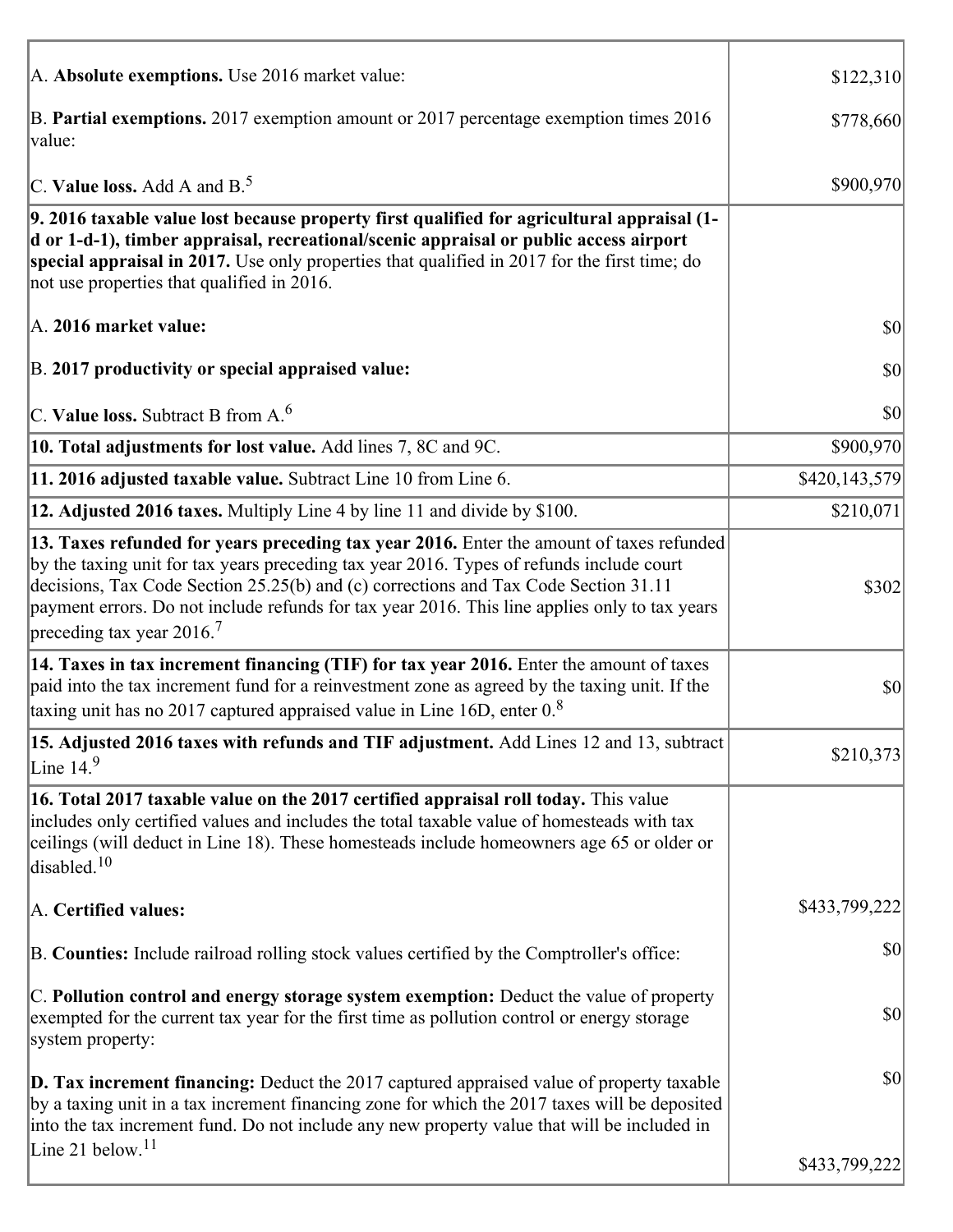| E. Total 2017 value. Add A and B, then subtract C and D.                                                                                                                                                                                                                                                                                                                                                                                                                                                                                                                                                                                                                                                                 |                  |
|--------------------------------------------------------------------------------------------------------------------------------------------------------------------------------------------------------------------------------------------------------------------------------------------------------------------------------------------------------------------------------------------------------------------------------------------------------------------------------------------------------------------------------------------------------------------------------------------------------------------------------------------------------------------------------------------------------------------------|------------------|
| $ 17$ . Total value of properties under protest or not included on certified appraisal roll. <sup>12</sup>                                                                                                                                                                                                                                                                                                                                                                                                                                                                                                                                                                                                               |                  |
| A. 2017 taxable value of properties under protest. The chief appraiser certifies a list of<br>properties still under ARB protest. The list shows the appraisal district's value and the<br>taxpayer's claimed value, if any, or an estimate of the value if the taxpayer wins. For each of<br>the properties under protest, use the lowest of these values. Enter the total value. <sup>13</sup>                                                                                                                                                                                                                                                                                                                         | \$53,320         |
| B. 2017 value of properties not under protest or included on certified appraisal roll.<br>The chief appraiser gives taxing units a list of those taxable properties that the chief<br>appraiser knows about, but are not included in the appraisal roll certification. These<br>properties also are not on the list of properties that are still under protest. On this list of<br>properties, the chief appraiser includes the market value, appraised value and exemptions for<br>the preceding year and a reasonable estimate of the market value, appraised value and<br>exemptions for the current year. Use the lower market, appraised or taxable value (as<br>appropriate). Enter the total value. <sup>14</sup> | $ 10\rangle$     |
| C. Total value under protest or not certified: Add A and B.                                                                                                                                                                                                                                                                                                                                                                                                                                                                                                                                                                                                                                                              | \$53,320         |
| 18. 2017 tax ceilings. Counties, cities and junior colleges enter 2017 total taxable value of<br>homesteads with tax ceilings. These include the homesteads of homeowners age 65 or older<br>or disabled. Other taxing units enter 0. If your taxing units adopted the tax ceiling provision<br>$\vert$ in 2016 or a prior year for homeowners age 65 or older or disabled, use this step. <sup>15</sup>                                                                                                                                                                                                                                                                                                                 | $ 10\rangle$     |
| 19. 2017 total taxable value. Add Lines 16E and 17C. Subtract Line 18.                                                                                                                                                                                                                                                                                                                                                                                                                                                                                                                                                                                                                                                   | \$433,852,542    |
| 20. Total 2017 taxable value of properties in territory annexed after Jan. 1, 2016.<br>Include both real and personal property. Enter the 2017 value of property in territory<br>annexed. <sup>16</sup>                                                                                                                                                                                                                                                                                                                                                                                                                                                                                                                  | $ 10\rangle$     |
| 21. Total 2017 taxable value of new improvements and new personal property located<br>in new improvements. New means the item was not on the appraisal roll in 2016. An<br>improvement is a building, structure, fixture or fence erected on or affixed to land. New<br>additions to existing improvements may be included if the appraised value can be<br>determined. New personal property in a new improvement must have been brought into the<br>taxing unit after Jan. 1, 2016, and be located in a new improvement. New improvements do<br>include property on which a tax abatement agreement has expired for $2017$ <sup>17</sup>                                                                               | \$6,050,766      |
| 22. Total adjustments to the 2017 taxable value. Add Lines 20 and 21.                                                                                                                                                                                                                                                                                                                                                                                                                                                                                                                                                                                                                                                    | \$6,050,766      |
| 23. 2017 adjusted taxable value. Subtract Line 22 from Line 19.                                                                                                                                                                                                                                                                                                                                                                                                                                                                                                                                                                                                                                                          | \$427,801,776    |
| 24. 2017 effective tax rate. Divide Line 15 by Line 23 and multiply by $$100$ . <sup>18</sup>                                                                                                                                                                                                                                                                                                                                                                                                                                                                                                                                                                                                                            | \$0.049175/\$100 |
| <b>25. COUNTIES ONLY.</b> Add together the effective tax rates for each type of tax the county<br>levies. The total is the 2017 county effective tax rate. <sup>18</sup>                                                                                                                                                                                                                                                                                                                                                                                                                                                                                                                                                 |                  |

- <sup>2</sup>Tex. Tax Code Section 26.012(14)
- <sup>1</sup>Tex. Tax Code Section 26.012(14) <sup>9</sup>Tex. Tax Code Section 26.012(13) <sup>9</sup>Tex. Tax Code Section 26.012
	-
- <sup>3</sup>Tex. Tax Code Section 26.012(13) <sup>11</sup>Tex. Tax Code Section 26.03(c) <sup>4</sup>Tex. Tax Code Section 26.01(c) and <sup>12</sup>Tex. Tax Code Section 26.01(c) and <sup>12</sup>Tex. Tax Code Section 26.01(c) and <sup>12</sup>Tex. Tax Code Section 26.01(c)
	- <sup>12</sup>Tex. Tax Code Section 26.01(c) and (d)
- 
- <sup>5</sup>Tex. Tax Code Section 26.012(15) <sup>13</sup>Tex. Tax Code Section 26.01(c) <sup>6</sup>Tex. Tax Code Section 26.01(d)
- <sup>6</sup>Tex. Tax Code Section 26.012(15) <sup>14</sup>Tex. Tax Code Section 26.01(d)<sup>7</sup>Tex. Tax Code Section 26.012(6)  $7$ Tex. Tax Code Section 26.012(13)
- 
- 
- ${}^{8}$ Tex. Tax Code Section 26.03(c)  ${}^{16}$ Tex. Tax Code Section 26.012(17)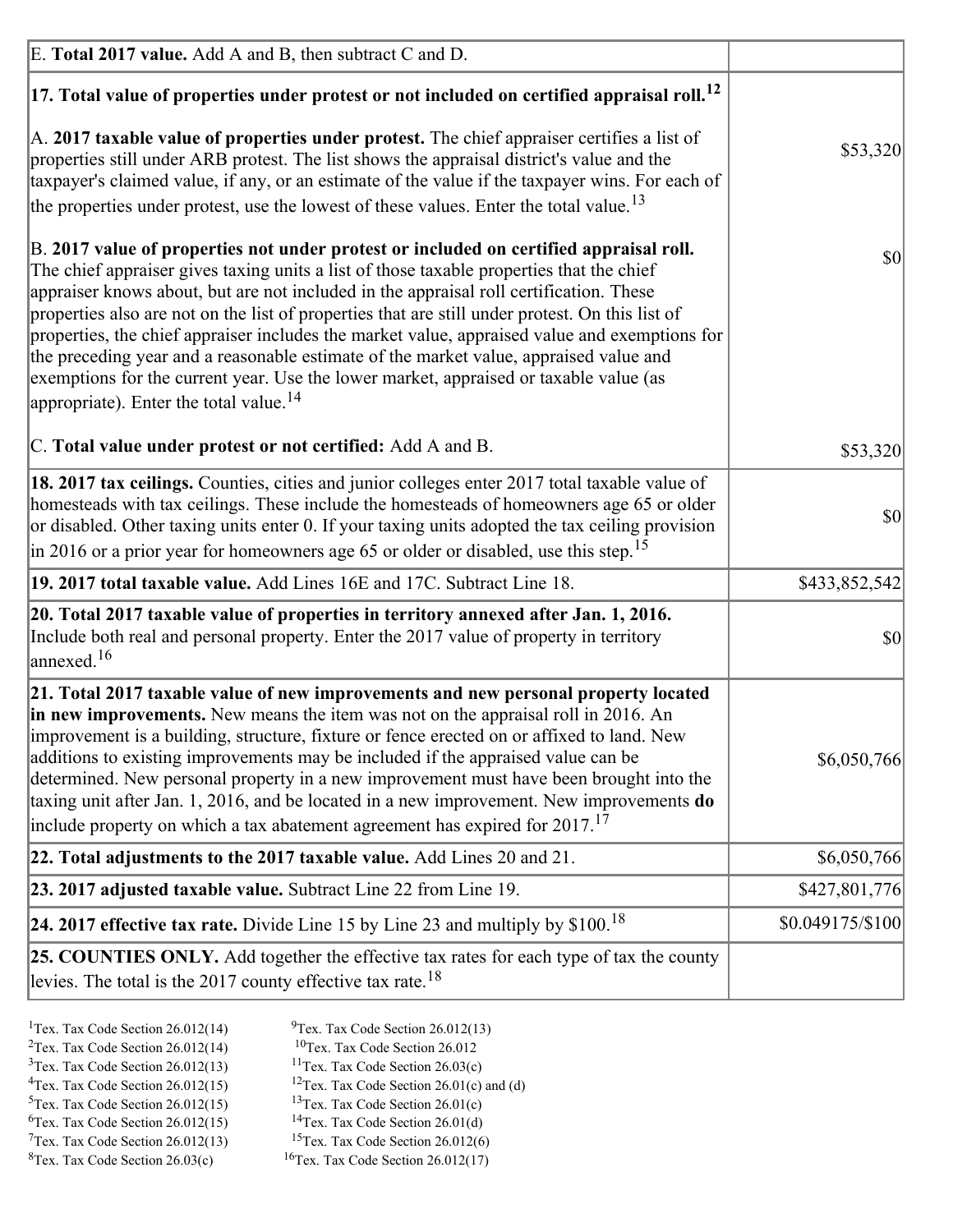### **SECTION 2: Rollback Tax Rate**

The rollback tax rate is split into two separate rates:

- 1. **Maintenance and Operations (M&O):** The M&O portion is the tax rate that is needed to raise the same amount of taxes that the taxing unit levied in the prior year plus eight percent. This rate accounts for such things as salaries, utilities and day-to-day operations.
- 2. **Debt:** The debt tax rate includes the debt service necessary to pay the taxing unit's debt payments in the coming year. This rate accounts for principal and interest on bonds and other debt secured by property tax revenue.

The rollback tax rate for a county is the sum of the rollback tax rates calculated for each type of tax the county levies. In most cases the rollback tax rate exceeds the effective tax rate, but occasionally decreases in a taxing unit's debt service will cause the effective tax rate to be higher than the rollback tax rate.

| <b>Rollback Tax Rate Activity</b>                                                                                                                                                                                                                                                                                                                                                                                                                                                                                                                                                                                                                                       | <b>Amount/Rate</b> |
|-------------------------------------------------------------------------------------------------------------------------------------------------------------------------------------------------------------------------------------------------------------------------------------------------------------------------------------------------------------------------------------------------------------------------------------------------------------------------------------------------------------------------------------------------------------------------------------------------------------------------------------------------------------------------|--------------------|
| 26. 2016 maintenance and operations (M&O) tax rate.                                                                                                                                                                                                                                                                                                                                                                                                                                                                                                                                                                                                                     | \$0.050000/\$100   |
| $ 27.2016$ adjusted taxable value. Enter the amount from Line 11.                                                                                                                                                                                                                                                                                                                                                                                                                                                                                                                                                                                                       | \$420,143,579      |
| 28. 2016 M&O taxes.                                                                                                                                                                                                                                                                                                                                                                                                                                                                                                                                                                                                                                                     |                    |
| A. Multiply Line 26 by Line 27 and divide by \$100.                                                                                                                                                                                                                                                                                                                                                                                                                                                                                                                                                                                                                     | \$210,071          |
| B. Cities, counties and hospital districts with additional sales tax: Amount of additional<br>sales tax collected and spent on M&O expenses in 2016. Enter amount from full year's sales<br>tax revenue spent for M&O in 2016 fiscal year, if any. Other taxing units enter 0. Counties<br>exclude any amount that was spent for economic development grants from the amount of<br>sales tax spent.                                                                                                                                                                                                                                                                     | $ 10\rangle$       |
| C. Counties: Enter the amount for the state criminal justice mandate. If second or later year,<br>the amount is for increased cost above last year's amount. Other taxing units enter 0.                                                                                                                                                                                                                                                                                                                                                                                                                                                                                | 30                 |
| D. Transferring function: If discontinuing all of a department, function or activity and<br>transferring it to another taxing unit by written contract, enter the amount spent by the taxing<br>unit discontinuing the function in the 12 months preceding the month of this calculation. If<br>the taxing unit did not operate this function for this 12-month period, use the amount spent<br>in the last full fiscal year in which the taxing unit operated the function. The taxing unit<br>discontinuing the function will subtract this amount in H below. The taxing unit receiving<br>the function will add this amount in H below. Other taxing units enter 0. | \$0                |
| E. Taxes refunded for years preceding tax year 2016: Enter the amount of M&O taxes<br>refunded in the preceding year for taxes before that year. Types of refunds include court<br>decisions, Tax Code Section 25.25(b) and (c) corrections and Tax Code Section 31.11<br>payment errors. Do not include refunds for tax year 2016. This line applies only to tax years<br>preceding tax year 2016.                                                                                                                                                                                                                                                                     | \$302              |
| F. Enhanced indigent health care expenditures: Enter the increased amount for the<br>current year's enhanced indigent health care expenditures above the preceding tax year's<br>enhanced indigent health care expenditures, less any state assistance.                                                                                                                                                                                                                                                                                                                                                                                                                 | $ 10\rangle$       |
| G. Taxes in TIF: Enter the amount of taxes paid into the tax increment fund for a<br>reinvestment zone as agreed by the taxing unit. If the taxing unit has no 2017 captured<br>appraised value in Line 16D, enter 0.                                                                                                                                                                                                                                                                                                                                                                                                                                                   | $ 10\rangle$       |
| <b>H. Adjusted M&amp;O Taxes.</b> Add A, B, C, E and F. For taxing unit with D, subtract if<br>discontinuing function and add if receiving function. Subtract G.                                                                                                                                                                                                                                                                                                                                                                                                                                                                                                        | \$210,373          |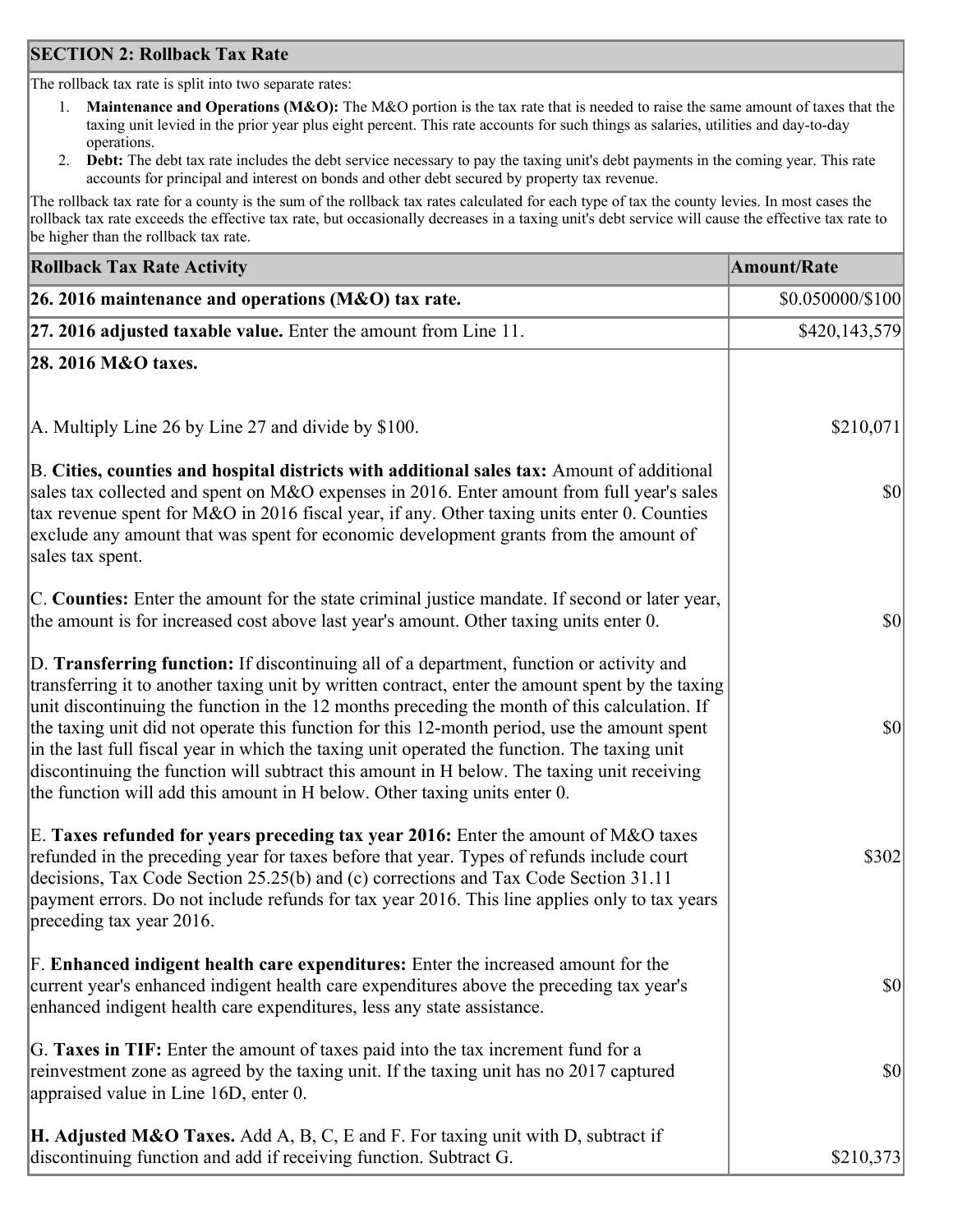| 29. 2017 adjusted taxable value. Enter Line 23 from the Effective Tax Rate Worksheet.                                                                                                                                                                                                                                                                                                                                                                                                                                                                                                                                                                                                                                     | \$427,801,776    |
|---------------------------------------------------------------------------------------------------------------------------------------------------------------------------------------------------------------------------------------------------------------------------------------------------------------------------------------------------------------------------------------------------------------------------------------------------------------------------------------------------------------------------------------------------------------------------------------------------------------------------------------------------------------------------------------------------------------------------|------------------|
| 30. 2017 effective maintenance and operations rate. Divide Line 28H by Line 29 and<br>multiply by \$100.                                                                                                                                                                                                                                                                                                                                                                                                                                                                                                                                                                                                                  | \$0.049175/\$100 |
| $31.2017$ rollback maintenance and operation rate. Multiply Line 30 by 1.08.                                                                                                                                                                                                                                                                                                                                                                                                                                                                                                                                                                                                                                              | \$0.053109/\$100 |
| 32. Total 2017 debt to be paid with property taxes and additional sales tax revenue.<br>Debt means the interest and principal that will be paid on debts that:<br>$(1)$ are paid by property taxes,<br>$(2)$ are secured by property taxes,<br>$(3)$ are scheduled for payment over a period longer than one year and<br>(4) are not classified in the taxing unit's budget as $M&O$ expenses<br>A. Debt also includes contractual payments to other taxing units that have incurred debts on<br>behalf of this taxing unit, if those debts meet the four conditions above. Include only<br>amounts that will be paid from property tax revenue. Do not include appraisal district budget<br>payments. Enter debt amount. | 30               |
| B. Subtract unencumbered fund amount used to reduce total debt.                                                                                                                                                                                                                                                                                                                                                                                                                                                                                                                                                                                                                                                           | \$0              |
| C. Subtract amount paid from other resources.                                                                                                                                                                                                                                                                                                                                                                                                                                                                                                                                                                                                                                                                             |                  |
| D. Adjusted debt. Subtract B and C from A.                                                                                                                                                                                                                                                                                                                                                                                                                                                                                                                                                                                                                                                                                | $ 10\rangle$     |
|                                                                                                                                                                                                                                                                                                                                                                                                                                                                                                                                                                                                                                                                                                                           | $ 10\rangle$     |
| 33. Certified 2016 excess debt collections. Enter the amount certified by the collector.                                                                                                                                                                                                                                                                                                                                                                                                                                                                                                                                                                                                                                  | $ 10\rangle$     |
| 34. Adjusted 2017 debt. Subtract Line 33 from Line 32D.                                                                                                                                                                                                                                                                                                                                                                                                                                                                                                                                                                                                                                                                   | \$0              |
| 35. Certified 2017 anticipated collection rate. Enter the rate certified by the collector. If<br>the rate is 100 percent or greater, enter 100 percent.                                                                                                                                                                                                                                                                                                                                                                                                                                                                                                                                                                   | 100.00%          |
| 36. 2017 debt adjusted for collections. Divide Line 34 by Line 35                                                                                                                                                                                                                                                                                                                                                                                                                                                                                                                                                                                                                                                         | 30               |
| 37. 2017 total taxable value. Enter the amount on Line 19.                                                                                                                                                                                                                                                                                                                                                                                                                                                                                                                                                                                                                                                                | \$433,852,542    |
| <b>38. 2017 debt tax rate.</b> Divide Line 36 by Line 37 and multiply by \$100.                                                                                                                                                                                                                                                                                                                                                                                                                                                                                                                                                                                                                                           | \$0/\$100        |
| 39. 2017 rollback tax rate. Add Lines 31 and 38.                                                                                                                                                                                                                                                                                                                                                                                                                                                                                                                                                                                                                                                                          | \$0.053109/\$100 |
| 40. COUNTIES ONLY. Add together the rollback tax rates for each type of tax the county<br>levies. The total is the 2017 county rollback tax rate.                                                                                                                                                                                                                                                                                                                                                                                                                                                                                                                                                                         |                  |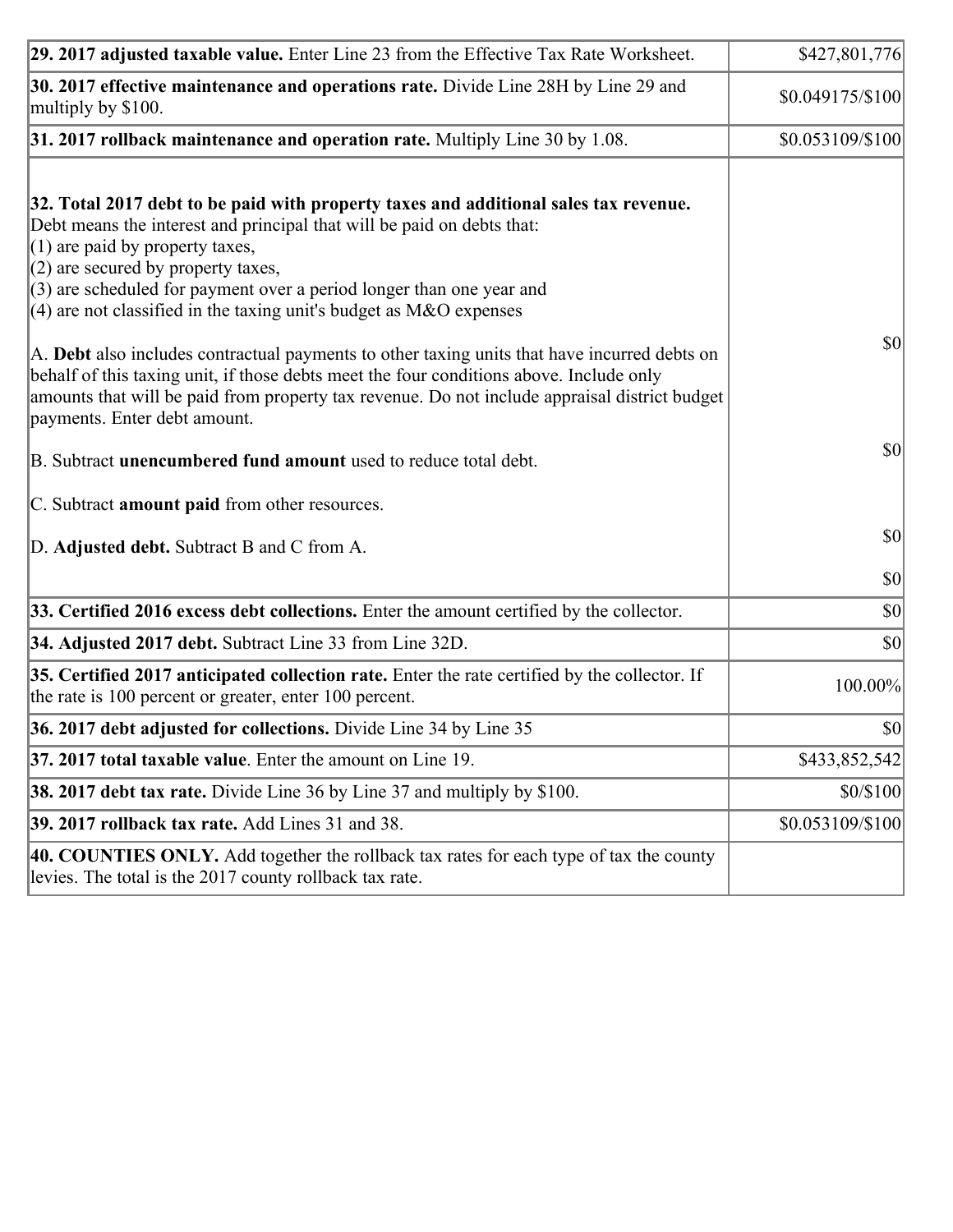## **SECTION 3: Additional Sales Tax to Reduce Property Taxes**

Cities, counties and hospital districts may levy a sales tax specifically to reduce property taxes. Local voters by election must approve imposing or abolishing the additional sales tax. If approved, the taxing unit must reduce its effective and rollback tax rates to offset the expected sales tax revenue.

This section should only be completed by a county, city or hospital district that is required to adjust its effective tax rate and/or rollback tax rate because it adopted the additional sales tax.

| <b>Activity</b>                                                                                                                                                                                                                                                                                                                                                                                                 | <b>Amount/Rate</b> |
|-----------------------------------------------------------------------------------------------------------------------------------------------------------------------------------------------------------------------------------------------------------------------------------------------------------------------------------------------------------------------------------------------------------------|--------------------|
| 41. Taxable Sales. For taxing units that adopted the sales tax in November 2016 or May<br>[2017, enter the Comptroller's estimate of taxable sales for the previous four quarters. <sup>20</sup><br>Taxing units that adopted the sales tax before November 2016, skip this line.                                                                                                                               | $\vert$ so $\vert$ |
| 42. Estimated sales tax revenue. Counties exclude any amount that is or will be spent for<br>economic development grants from the amount of estimated sales tax revenue. <sup>21</sup><br>Taxing units that adopted the sales tax in November 2016 or in May 2017.<br>Multiply the amount on Line 41 by the sales tax rate (.01, .005 or .0025, as applicable) and<br>multiply the result by .95. <sup>22</sup> | \$0                |
| $ -$ or $-$                                                                                                                                                                                                                                                                                                                                                                                                     |                    |
| Taxing units that adopted the sales tax before November 2016.<br>Enter the sales tax revenue for the previous four quarters. Do not multiply by .95.                                                                                                                                                                                                                                                            |                    |
| 43. 2017 total taxable value. Enter the amount from Line 37 of the Rollback Tax Rate<br>Worksheet.                                                                                                                                                                                                                                                                                                              | \$433,852,542      |
| 44. Sales tax adjustment rate. Divide Line 42 by Line 43 and multiply by $$100$ .                                                                                                                                                                                                                                                                                                                               | \$0/\$100          |
| 45. 2017 effective tax rate, unadjusted for sales tax. <sup>23</sup> Enter the rate from Line 24 or 25,<br>as applicable, on the Effective Tax Rate Worksheet.                                                                                                                                                                                                                                                  | \$0.049175/\$100   |
| 46. 2017 effective tax rate, adjusted for sales tax.<br>Taxing units that adopted the sales tax in November 2016 or in May 2017.<br>Subtract Line 44 from Line 45. Skip to Line 47 if you adopted the additional sales tax before<br>November 2016.                                                                                                                                                             | \$0.049175/\$100   |
| 47. 2017 rollback tax rate, unadjusted for sales tax. <sup>24</sup> Enter the rate from Line 39 or 40,<br>as applicable, of the Rollback Tax Rate Worksheet.                                                                                                                                                                                                                                                    | \$0.053109/\$100   |
| $ 48.2017$ rollback tax rate, adjusted for sales tax. Subtract Line 44 from Line 47.                                                                                                                                                                                                                                                                                                                            | \$0.053109/\$100   |

<sup>17</sup>Tex. Tax Code Section 26.012(17)

<sup>18</sup>Tex. Tax Code Section 26.04(c)

<sup>19</sup>Tex. Tax Code Section 26.04(d)

<sup>20</sup>Tex. Tax Code Section 26.041(d)

- $21$ Tex. Tax Code Section 26.041(i)
- <sup>22</sup>Tex. Tax Code Section 26.041(d)
- <sup>23</sup>Tex. Tax Code Section  $26.04(c)$

<sup>24</sup>Tex. Tax Code Section  $26.04(c)$